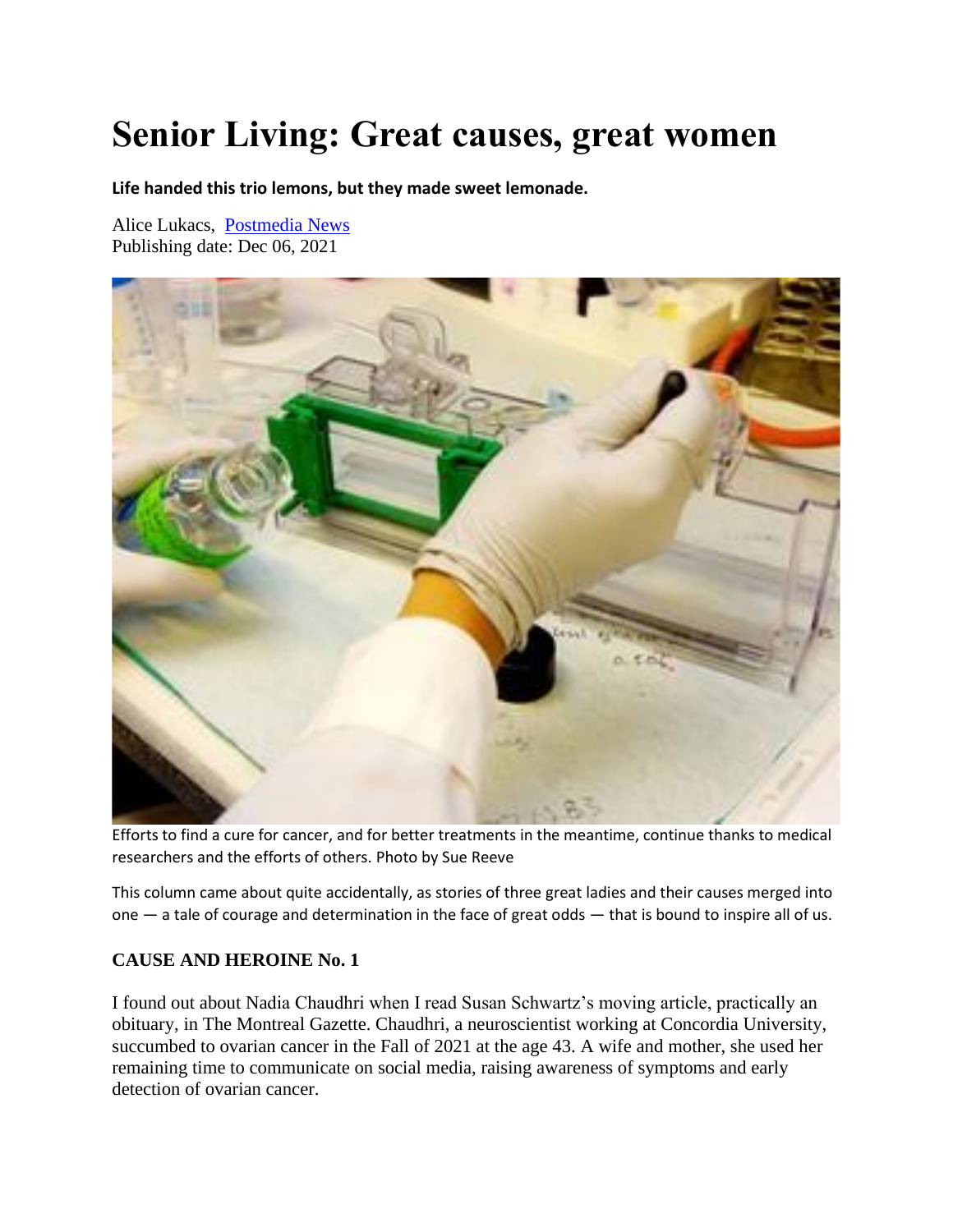As well, Chaudhri launched a successful fundraising campaign aimed at addressing underrepresentation of women and minorities in neuroscience. A fighter to the end, she even continued to fundraise while in palliative care at the McGill University Health Centre, walking the hallways. Her efforts earned her legions of followers on social media, to whom she tweeted from her hospital bed, "I have never felt so much love."

This heroine's efforts struck a chord with me. Some time ago I, too, had an encounter with tests for ovarian cancer, though with a much happier outcome.

As a result of an examination, I was referred to McGill University Health Centre's DOvEE (Diagnostic Ovarian and Endometrial Cancer Early) program targeting symptomatic women. While undergoing tests for ovarian cancer which, fortunately, produced negative results, I remember the experience as a satisfying one, because of the kind professionals performing the tests at the centre.

## **CAUSE AND HEROINE No. 2**

Luckily, Sheila Kussner, O.C., O.Q., C.O.M., another remarkable woman, is still around in Montreal, to see the institution she founded 40 years ago function and flourish. Diagnosed at age 14 with an aggressive bone cancer that required the amputation of her left leg above the knee, the experience came to define the rest of her life.

In 1981, it inspired her to establish Hope and Cope, a "one stop shop" operating within Montreal's Jewish General Hospital. Here, cancer patients and their families can find the support they need through peer counselling and wellness programs offered free of charge.

In 2007, the ambitious project developed into the Hope and Cope Cancer Wellness Centre. Staffed by volunteers and a skilled staff, the centre offers a variety of wellness activities, exercise and rehabilitation programs, as well as support for cancer patients at all stages, with the aim of living well and restoring hope.

Even during the pandemic, services continued, offered online or by phone. Here, thanks to Kussner and her dedicated team, hoping and coping with cancer never stops.

## **CAUSE AND HEROINE No. 3**

This one has a personal aspect, as it concerns a friend of mine, Bev Moir of Toronto. In 2020, after rewarding careers, first in health care, then at Scotia Wealth Management, Moir was ready for a well-earned retirement when she received an unexpected "gut punch." A never-smoker, she was diagnosed with Stage 4 non-small-cell lung cancer.

Not one to stay inactive for too long, she decided to put her efforts into increasing public awareness, decreasing stigma and funding for lung cancer. Prescribed daily targeted therapy at Toronto's Sunnybrook Odette Cancer Centre, Moir is now medically stable and enjoying life.